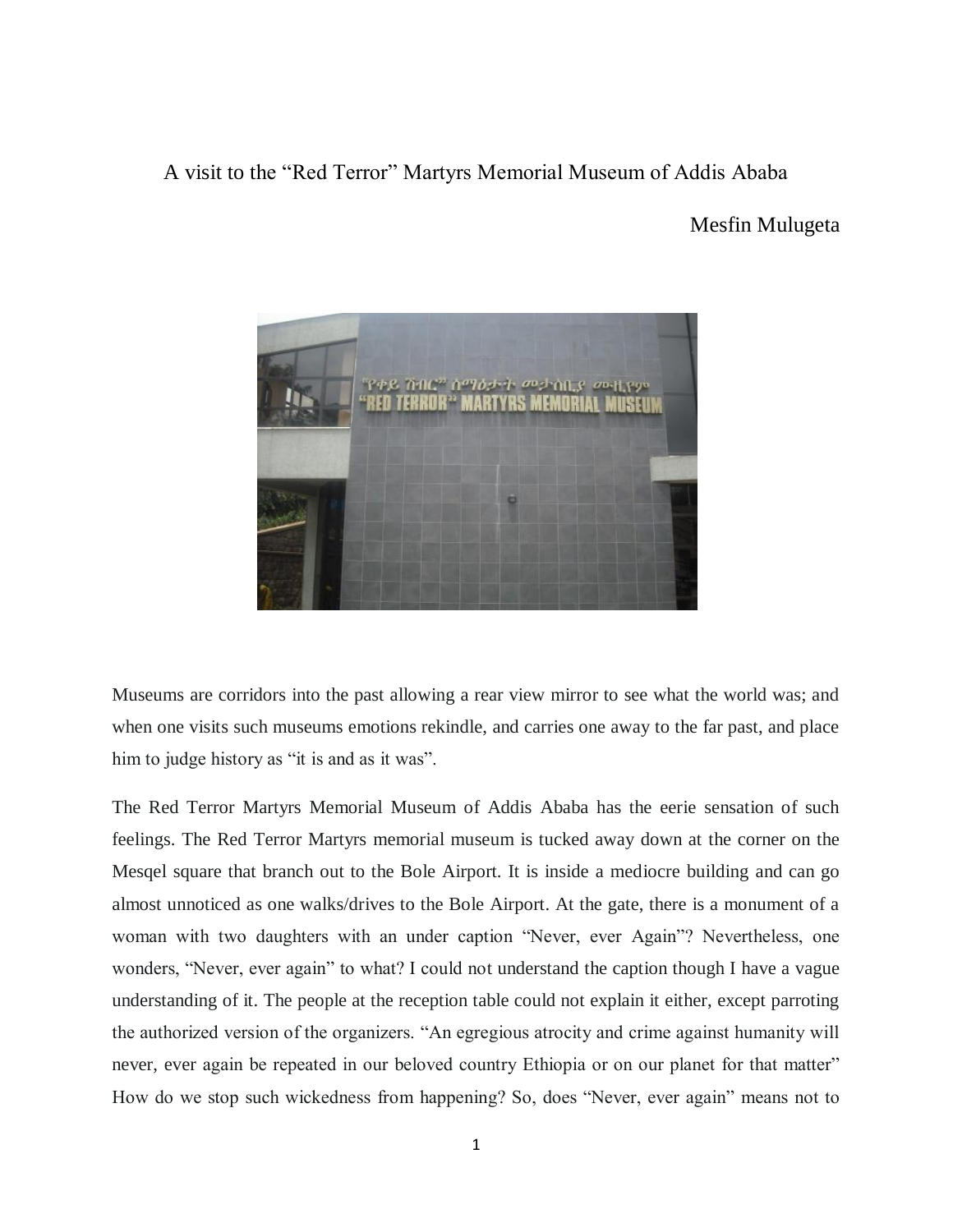rise against oppression and subjugation and expect a benign reaction from a ruling class? Red Terror was not and will not be the calling of the martyrs, but of the beaters. So, how do we change the heart of the beast so "crime against humanity will never, ever again" be repeated?

The "Never Again" motto belittles the struggle waged and what the museum presumably stands for. It wrongly presupposes the "red terror" should never have happened, but could not answer the question "how, not in an autocratic government?"

The martyrs willingly gave their life for what they believed in, and discretion for them was never the better part of velour as some in the spirit of Falstaff would decry. It was the ultimate price they paid for the freedom of their fellow citizens. They died once, but their scoffers die every minute. Was it Shakespeare who wrote cowards die many time before their deaths, the valiant never taste of death, but once? Yes, that is very true and in this sense it was not a museum they deserve, nor did they demand one anyways. What they deserve is a monument, and they are worthy of it. A monument in the likeness of the Miazia 23 square, or the Yekatit 12 or even a street to their names. The victims were patriots that did not plead "guilty" in the manner of "Never again". Those were heroes ready to repeat the same sacrifice as long as oppression and subjugation prevails. "Red Terror" is the natural response of a derelict fascist government to a genuine and honest uprising of oppressed people. Could one ask a more "humane" terror from fascist tugs? The caption is purposely crafted to give an impression that the "Red Terror" will not be repeated because now prevails the right to opine ones view without any fear of intimidation, but is that true. At the exit and to bump up such a notion, there are pictures of EPDRF forces taking over the palace marking the "end" of tyranny.

The main entrance to the museum leads to a small reception table. A receptionist gives visitors a receipt with a number on it; I guess that serves as a counter. To the left of the reception room, there is a small compartment partially packed with the 1953 coup d'état pictures. The coordinators have in mind that the history of the "Red Terror" begins from the 1953 coup d'état. Why the association marked the date from the coup d'état, and how the coup d'état could fall under the category of the "Red Terror" is not clear. What is clear and visibly written on the wall is that the planners have twisted logic to classify the event under the general category of "Red Terror", unless they meant it as a prelude to the terror period. For the organizers, the "red terror" victims were "extra judicial" killings, but what they missed is all "extra judicial" killings cannot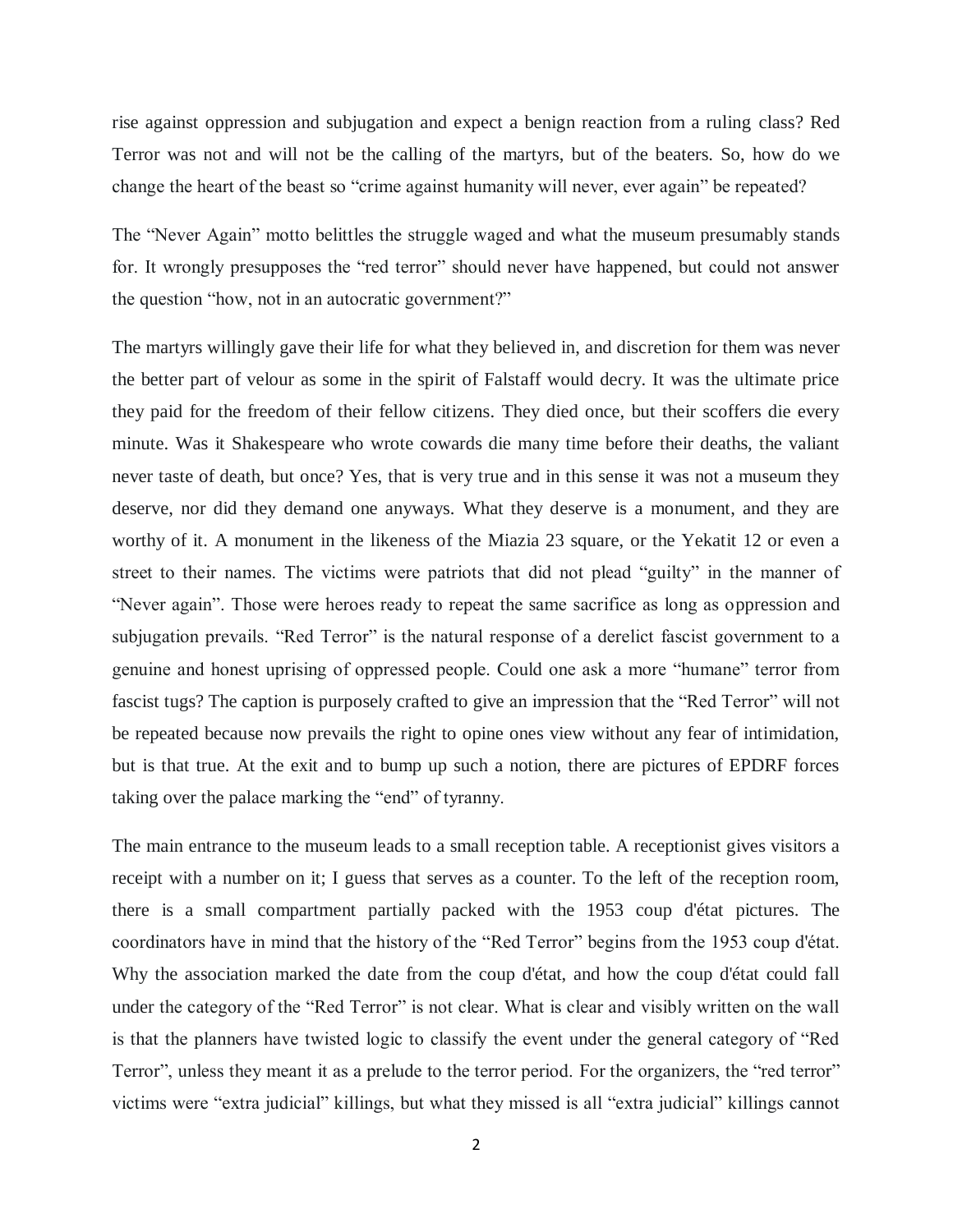be classified under "red terror" victims. The gaffes were not so much a failure of understanding as they were a failure of integrity. For an honest and non-color blinded person, it was not that difficult to make out the terror, for it came with a color, the color of red. Needless to say, three seems to be a veiled motive to obfuscate the victim party with this deliberate mumbo-jumbo misclassification. It is to belittle what that generation paid for the country, and exonerate the perpetrators by spreading every extra judicial killing over regimes, religious groups, and parties. And the most sublime and subtle way to do this is to put all "extra judicial" killings in one basket. Otherwise, what logic is there to house OLF and Woyane victims under the same shade with the "Red Terror" victims? What is the purpose of lodging OLF and Woyane victims with the Red Terror Martyrs, and then decorating the coffins with flags and graveside flowers, unless it is to dwarf the heroes and emulate the villains. The footer under the coffins (the longest caption in the museum) reads as follows,

"In 1987 the derg regime took 30 individuals it suspected of being members of the TPLF and some who were taken to be OLF members. In broad day light it strangled them. They were taken from what was then known as "Bermuda" (a secret detention center) and central investigation prison. Their bodies were transported to Kotebe security center. This is where they were found. Their families thought it best their remains rest in this museum."

The murder was injustice, and nobody should be killed without due process of the law, but again the victims were neither "martyrs" nor their death fall under the category of "Red Terror". Likewise, the killings of Jehovah witness fall under the same category like that of Woyane and OLF victims. Their killing happened during the Red Terror period and was as such a "collateral damage" of the terror operation. It is naive, however, to say that the Jehova witnesses, OLF or TPLF were the prime targets of the Red Terror campaign.

In the same room where the coffins of the 30 victims were laid, a poster is hanged that says.."ታሪካችሁ ህያው ነው". An honest observer of history will not be blindsided with this aphorism, for where were the OLF and Woyane during the Red Terror period anyways.

In the second room, one could see a copy of Mengistu's letter to execute the sixty Haile Sellasie's officials. Again, it looks like the same deliberate faux pas. While it is true that the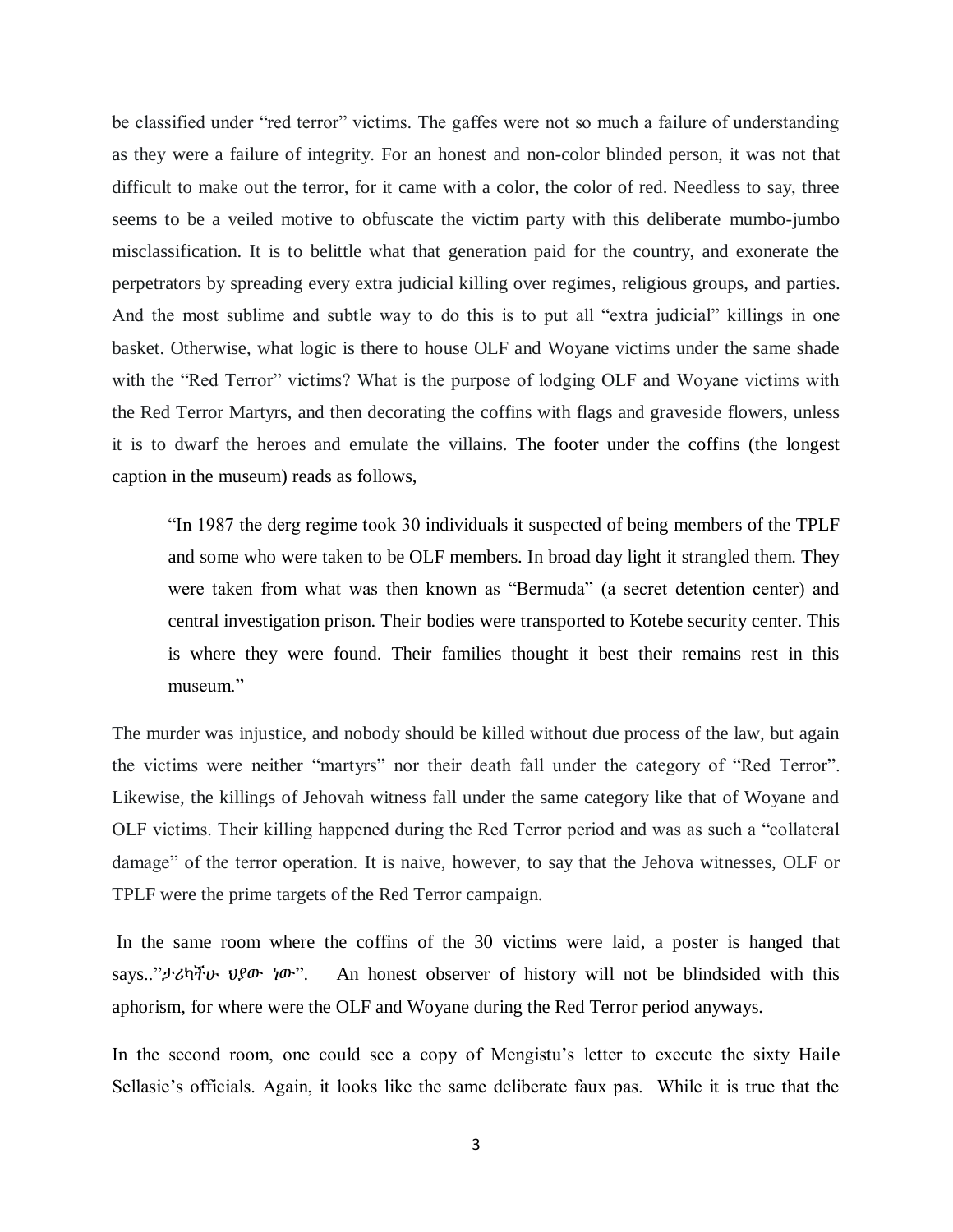killings were extra-judicial, the victims were not the "Red Terror" casualties. Every killing was not a red terror act, dummies. Terror is real and active force in history, but the red terror had a political target, a time frame, and was ideological driven. The whole nation has witnessed this terror storm. It was a cataclysmic terrorist attack culminating in mass killing by a government on its citizens.

In the second room, one could note a copy of "*Strike*" and "*Struggle*" in a glass box, and inside another glass box there are two books, "*Melkam Seife Nebelbal"* and "*Alweledem*" of Abe Gubegna; otherwise, the room is just vacant. At the foyer, there is also an AK47 with a military helmet in a glass showcase.

Going into the third room, one could note few large sized pictures, among which Mengistu smashing a bottle filled with red liquid is prominent. Of all the pictures, this is the only caption where the description of the picture names the EPRP by name and it reads as follows,

"Mengistu declared EPRP (the opposition party) as 'the enemy of the state'. He further went on to play tragic-comical act of throwing a bottle filled with blood like liquid in front of huge crowd auguring the wanton slaughter of innocents soon to come"

Of all things to be preserved, the coordinators have opted to preserve the "bottle filled with blood like liquid" in a free standing glass showcase, probably to mark "the day that will live in infamy" as Roosevelt puts it.

On the right hand side, one could see a copy of an arrest order to detain 755 wanted young men and woman whose pictures are attached with the order. On the left side, there is a picture of Legesse making a speech. In the same room, one could see a copy of the death order for a young boy, and in the corner, there is an unearthed "Adferis" duplicating machine, but the caption does not say what it was printing, and for which party. Is this a deliberate faux pas or accidental oversight?

In the next room, one could see in a standing rectangular glass showcase a T-Shirt worn by a survivor and pictures of victims with the usual tag of "ቀይ ሽብር ይፋፋምብን". In another glass cabinet, one could see also the torture tools (handcuffs, whips, shackles, pincers of various sizes, strings..etc) used by the victimizers. On the wall, there are various pictures of victims and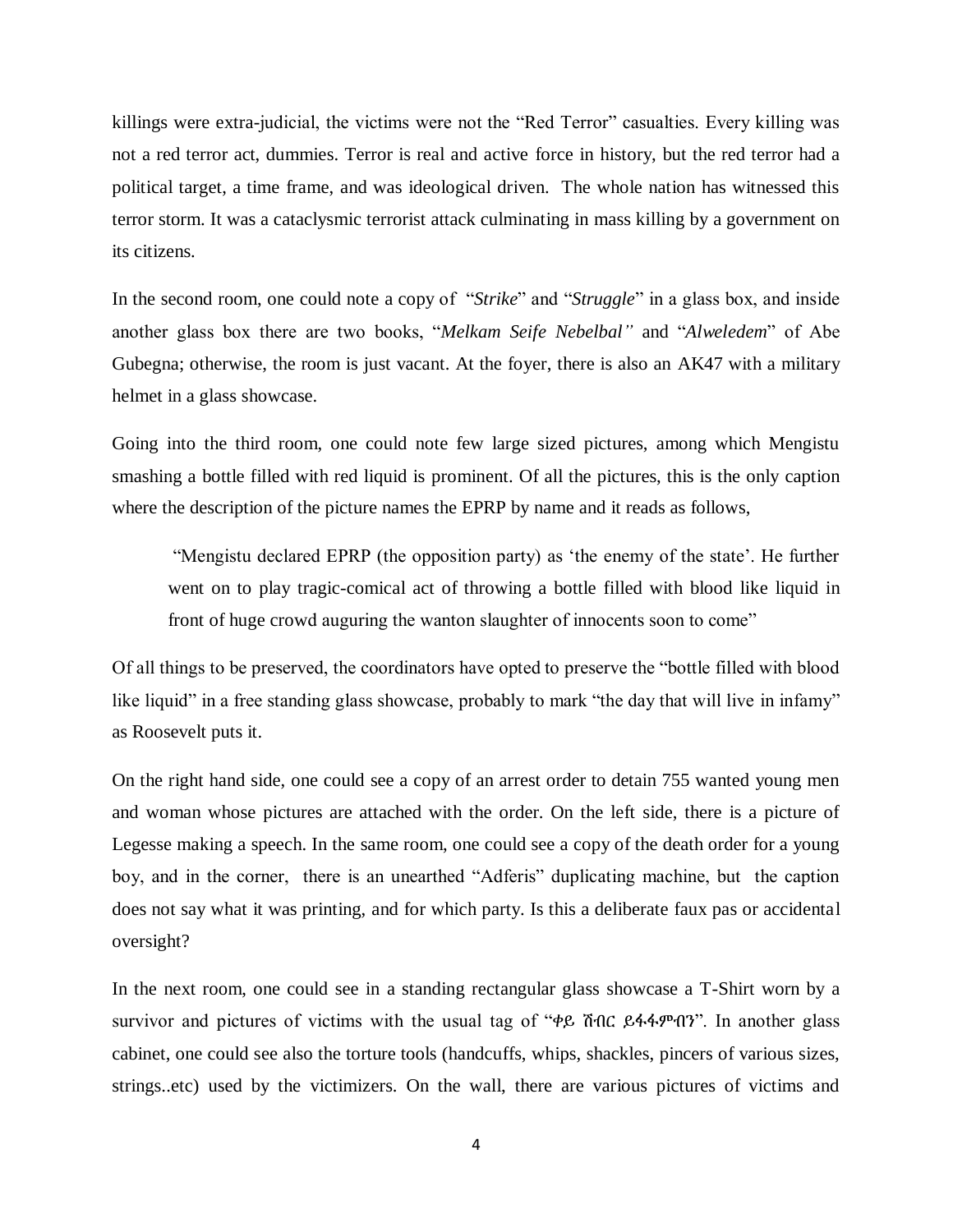paintings. When one walks into the next room, one could see four standing glass display cases stuffed with clothes unearthed from burial sites. If there is any emotion meant to be created, it is unquestionably here. In the corner in a standing glass cabinet, one could see skulls and bones of victims. In the room, there is also an artistic presentation of a pair of feet, one full and the other broken inside a glass display case. One could see also AK-47 and pistols in another glass cabinet. In the corner, there is an artist visualization of the main prison of Addis Ababa and its inmates. One could also see a graphic model presentation of tortures types used by the fascist thugs. Hanged on the wall, there are drawings that depict and capture the letter and spirit of death as it hovers the country. Under the shade of two flags, there are six open coffins with unearthed clothes and shoes of the martyrs.

This room leads to the exit room. In the exit room, there are notes left by visitors. Some comments posted on a table more or less laud the EPDRF for stopping the red terror. How and when did the EPRDF stopped the red terror is not clear. Others comments on the "visitors" section narrates diverse views. One could also read very touching comments from relatives and friends of the victims. In the reception room, there is a picture of the late Melese Zenawi putting the corner stone of the Museum, and the date reads Ginbot 20, 1986. In the exit room, there are notices for donations of printed materials and a donation box.

## What is missing?

To begin with, the museum's name is a misnomer. If it is worthy of the name, then it should strictly reflect the period that spanned the red terror era. Moreover, there should not be any mixup on what the Red terror signifies. The red terror had a time frame and stretching the term to include others, or even stretching it backward in time would just lose its sense. Unfortunately, the museum gives the idea that the red terror was in place right from the time of the emperor, and just stops with the coming of the EPDRF. It moreover includes the "Red Terror Martyrs" from different shades of political parties. This is a wrong assumption, therefore, a wrong conclusion.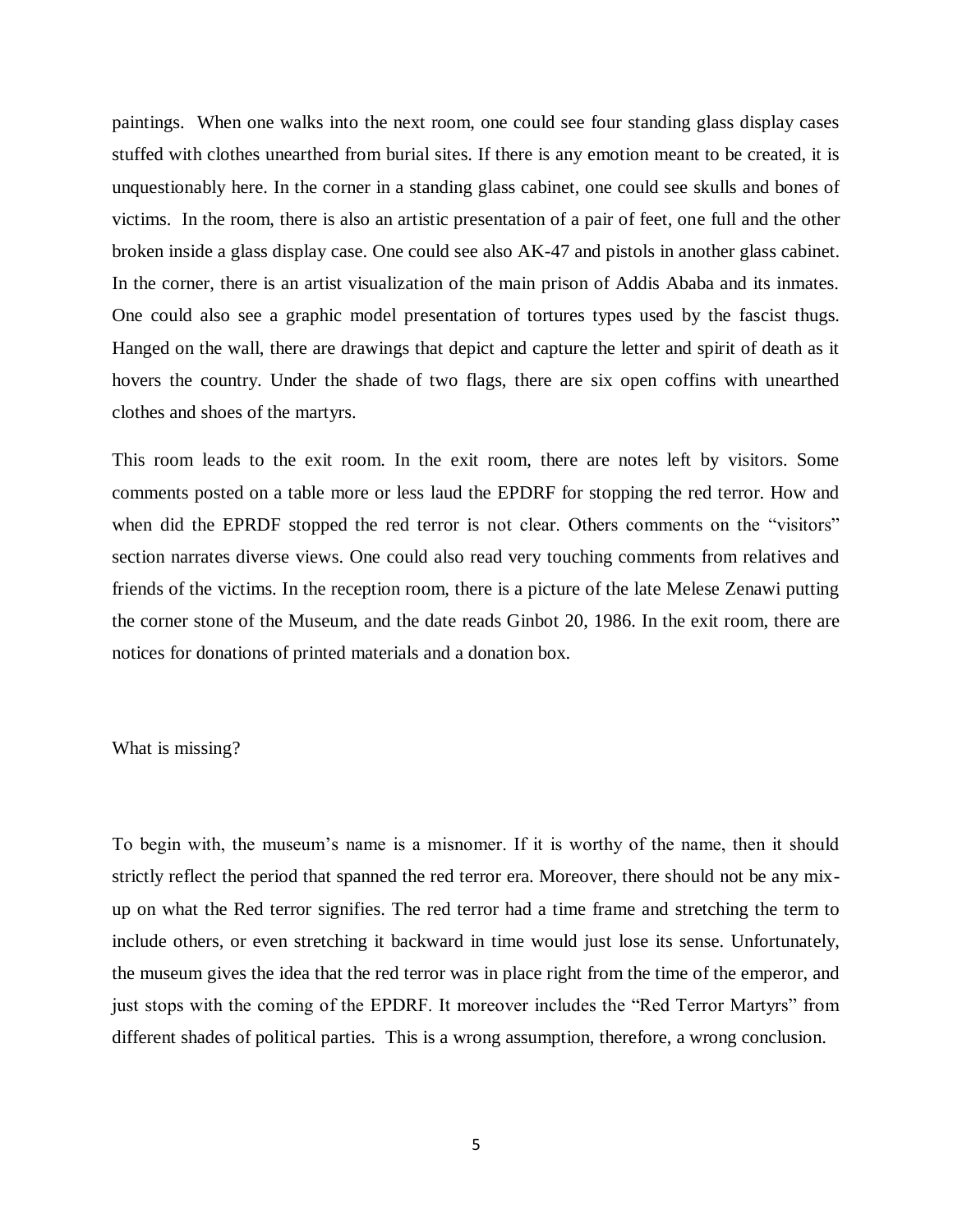A museum is a place where exhibits and artifacts of the past are on display. If so, how come one only sees a single copy of Democracia, with ripped headline title? Why would not the organizers display full copies of Democracia? Why would not there be a library stuffed with books, newspapers, leaflets, periodicals published during the time? There is a store in the museum with two book titles, and strange enough one of the book was written by a Woyane and talks more about TPLF than the martyrs. How come there is no copy of "To kill a generation" Or narrate the story of "Y" from the book? How come the association failed to write names of the martyrs, if they failed to get pictures? Why would the organizers "compel" visitors to have an impression that those killed were few, probably whose few pictures were on the wall? Why would not the organizers geographically depict areas where such atrocities were committed? How on earth, visitors could not find pictures of the butchers of Gonder, Addis Ababa, Jimma, Harar, Bahridar..etc. Where is Ali Mussa, Tefera Melaku, etc? Where are their pictures? The killers' picture should have been hanged along with the victims to show visitors who the killers were. It is not enough to charge, and even blame the Derg collectively, or even to hang their pictures while on trial. The Derg had a face and a name on it, and need to be told and retold who these members were and depicted "as they are", the butchers of Ethiopia.

I went from room to room to find names of my brother and friends, but there were none. I broadened my search and tried to find those who killed in Bahirdar, Awassa, Jimma, Diredawa, there was none. I went to the cities of Bahirdar, Awassa, Jimma, Diredawa to find something that was left to their name, there was none. Their names and deeds have gone into oblivion. I came back to Addis and saw two ex-Derg members strolling on Bole Street and then they stopped to sip coffee near the museum. I felt the mockery, but then can one truly say these executioners "served their sentence"?

It is a travesty for the patriots and an insult to the remnants to house a museum in a cave like non descript building, and allow the gigantic *Tiglachin* monument to stand on the main street of Addis. The butchers' monument dwarfs the red terror victims' museum in size and architecture. What about the monuments in Mekele, Bahridar and Nazreth. Are the victims of the Red Terror any less in stature and contribution? But then, we the left behind rhyme with Shakespeare's Sonnet 55,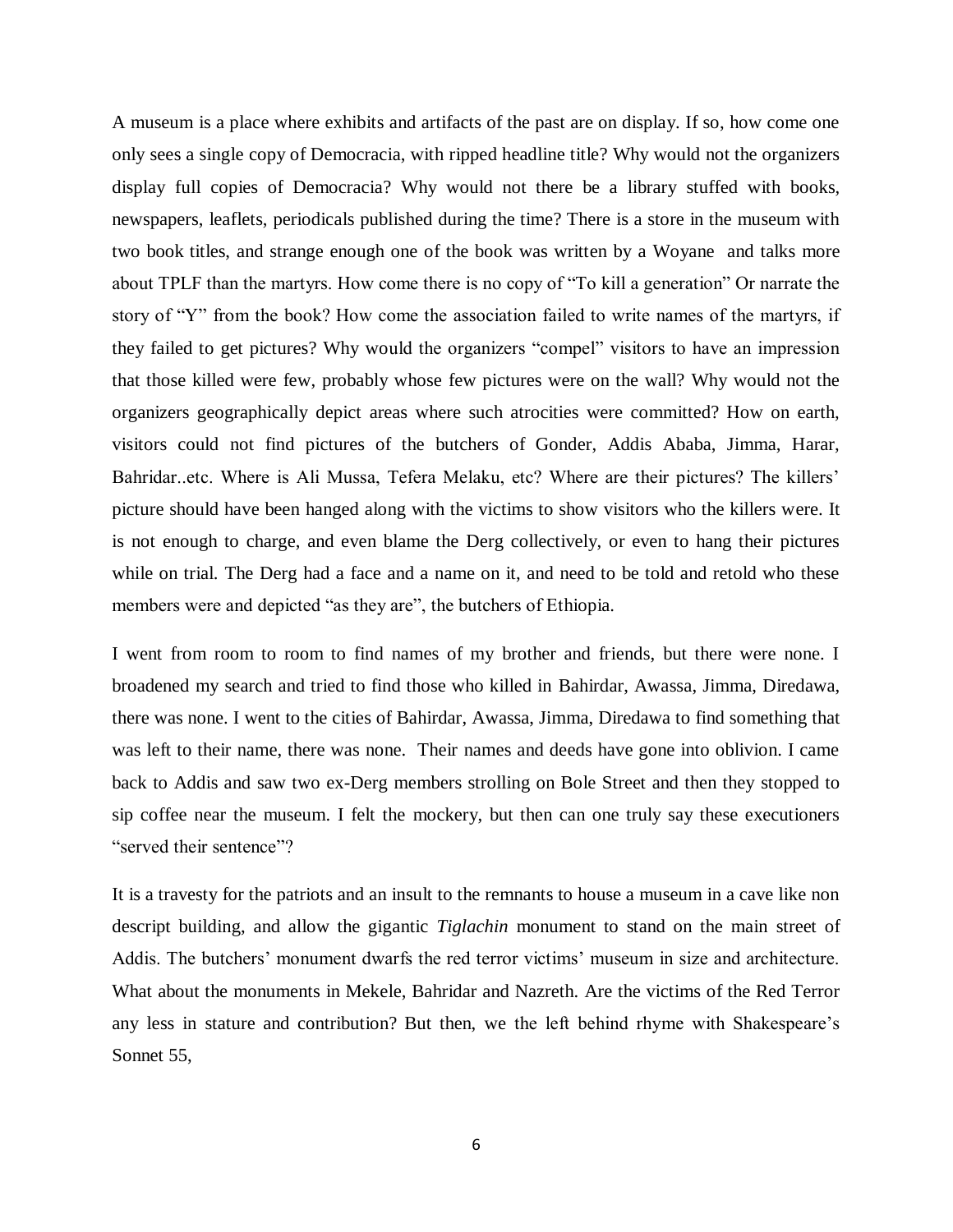Not marble, nor the gilded monuments Of princes, shall outlive this powerful rhyme; But you shall shine more bright in these contents Than unswept stone besmear'd with sluttish time. When wasteful war shall statues overturn, And broils root out the work of masonry, Nor Mars his sword nor war's quick fire shall burn The living record of your memory. 'Gainst death and all-oblivious enmity Shall you pace forth; your praise shall still find room Even in the eyes of all posterity That wear this world out to the ending doom. So, till the judgment that yourself arise, You live in this, and dwell in lovers' eyes.

Across the Pushkin square, there is a square named after the Austrian actor and philanthropist, Karlheinz Böhm, founder of *Menschen für Menschen*. If the square by any means signifies appreciation to what the gentleman did, so be it, but he has not made any history. History was made by the victims whose bones and skulls spread throughout the country. These are the ones who deserve a square and a street to their names.

The mockery turns into charade, when I could not find a single street or square with names of the red terror victims while the streets are abound with foreign dignitary names. Should not the many artists and scientists deserve recognition? How come one lauds Pushkin and forgets Baelu Girma or Tsegaye GebreMedhin. How come one names the streets and squares with names of Churchill and De gualle and forgets about Atse Yohannes?

Truth will eventually shine and will stand witness not only to what is true, but to vilify what is false. As the African saying goes "A well tracked long distance is better than a less travelled shortest path", and when truth finally excel the martyrs will be glorified in the minds and hearts of the people whom they sacrificed their precious life.